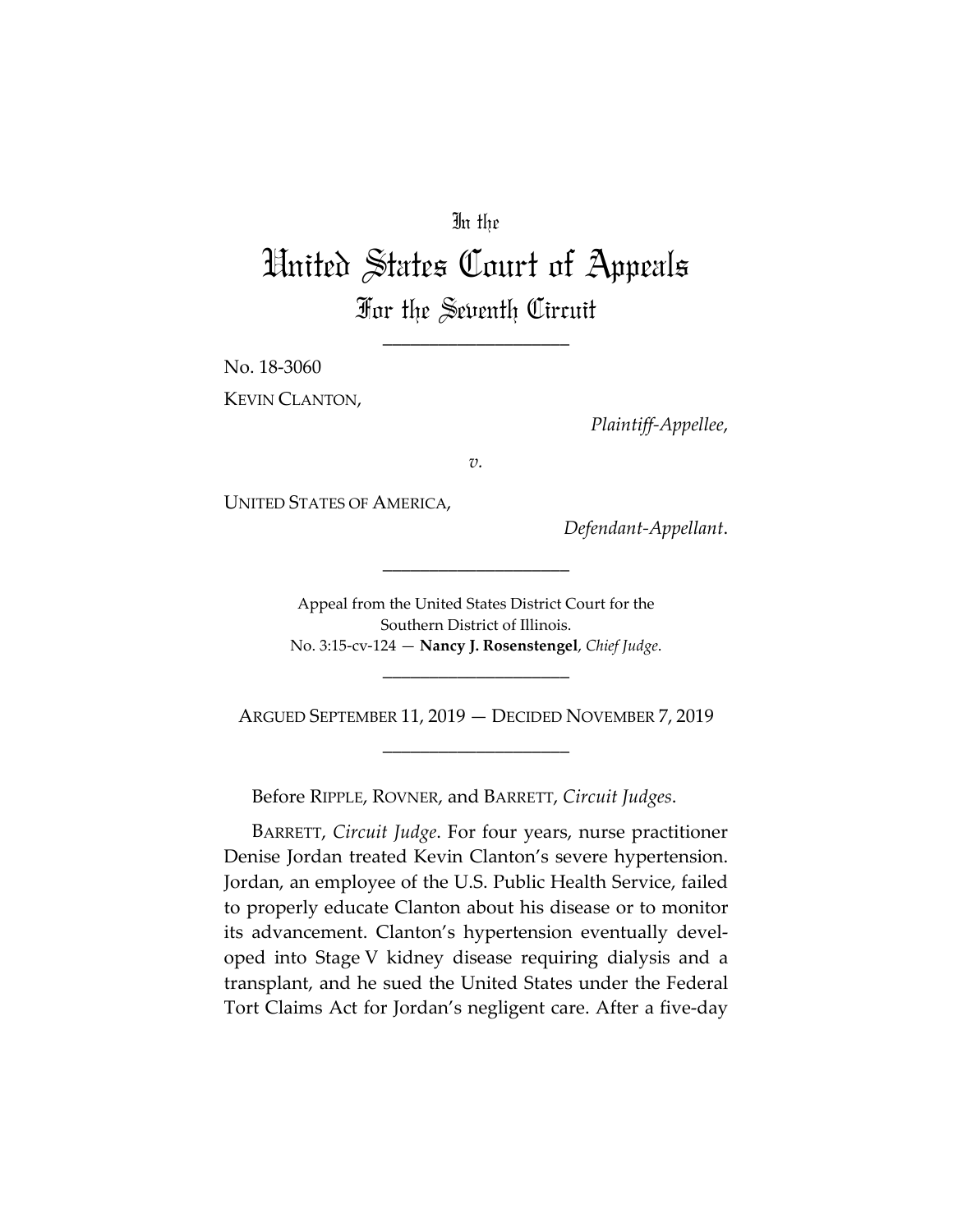bench trial, the district court found the United States liable. The court determined that Clanton had not contributed at all to his own injuries, noting that Clanton did not understand why it was so important to take his medication and to attend all appointments. The court awarded Clanton nearly \$30 million in damages. The government appeals the court's comparative-negligence determination and three aspects of the court's rulings on damages. We agree with the government that the court erred in its analysis of comparative negligence, so we vacate the judgment and remand for the court to apply the proper legal standard. As for damages, however, we find no reversible error.

I.

Kevin Clanton first visited nurse practitioner Denise Jordan for medical care after high blood pressure caused him to fail a pre-employment physical exam. Jordan, an employee of the Southern Illinois Healthcare Foundation, treated Clanton at two health clinics in East St. Louis, Illinois. At his first appointment, Jordan ordered routine lab work and diagnosed Clanton with obesity and hypertension. On Clanton's second visit, she gave him medication and asked him to come back in one week. Clanton did not return in a week; instead, he failed to return to see Jordan until he showed high blood pressure at another employment-related physical exam two years later.

During the two years that followed, Clanton returned to Jordan for care ten times. Clanton often went long stretches without returning to see Jordan, and he failed to take his prescribed medicine if he was not feeling sick. For her part, Jordan never explained why it was important for Clanton to take his medications and to attend all appointments even if he was feeling fine. In fact, Jordan never educated Clanton about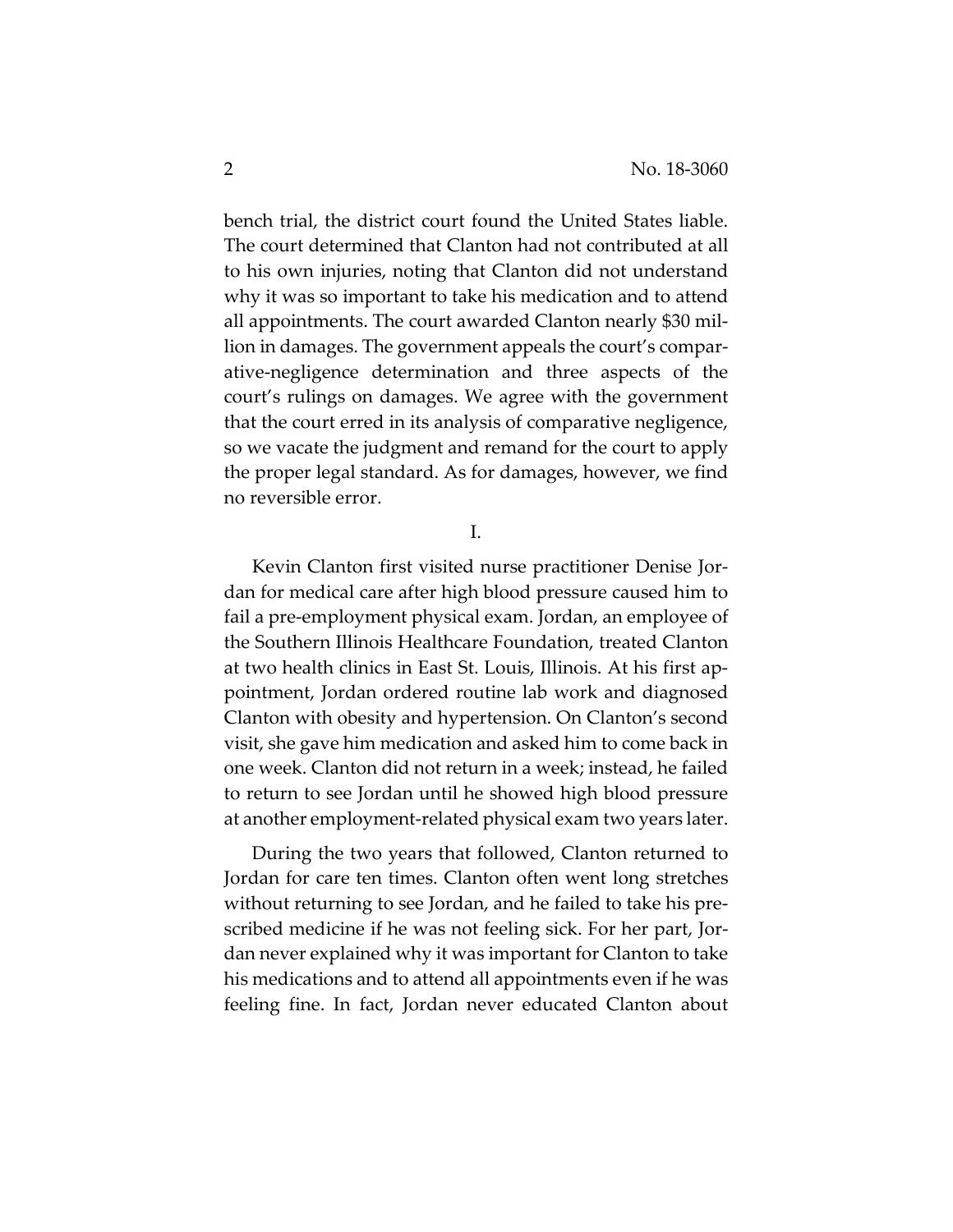hypertension, its associated risks, or the factors that increased the risks for Clanton in particular.

Three years after Clanton's first visit, Jordan ordered new lab tests, but she never reviewed the results. If Jordan had seen the lab work, she would have noticed signs of kidney disease and referred Clanton to a nephrologist. Instead, Clanton did not learn for another year and a half that his hypertension had caused serious damage to his kidneys. A doctor finally diagnosed Clanton with end-stage renal disease, and Clanton began hemodialysis treatment and joined the kidneytransplant waiting list. Clanton eventually received a successful kidney transplant, but he will probably need further rounds of hemodialysis and one or more transplants in the future. Medicare Part B paid for Clanton's hemodialysis and may cover future rounds of hemodialysis as well.

Clanton sued the United States under the Federal Tort Claims Act for Jordan's negligence because Jordan and her employer are employees of the U.S. Public Health Service. After a five-day bench trial, the district court determined that Jordan had deviated from the standard of care by failing to adequately educate Clanton about the severity of his condition, failing to refer him to a specialist, and failing to consult his lab reports. The court found no comparative negligence on Clanton's part and awarded him nearly \$30 million in damages.

In a motion to reconsider, the government challenged the court's damages rulings on three grounds. First, it argued that the court erred in rejecting the government's election to pay some future damages in periodic installments. Second, the government contended that the court should have conducted a damages comparison when it calculated noneconomic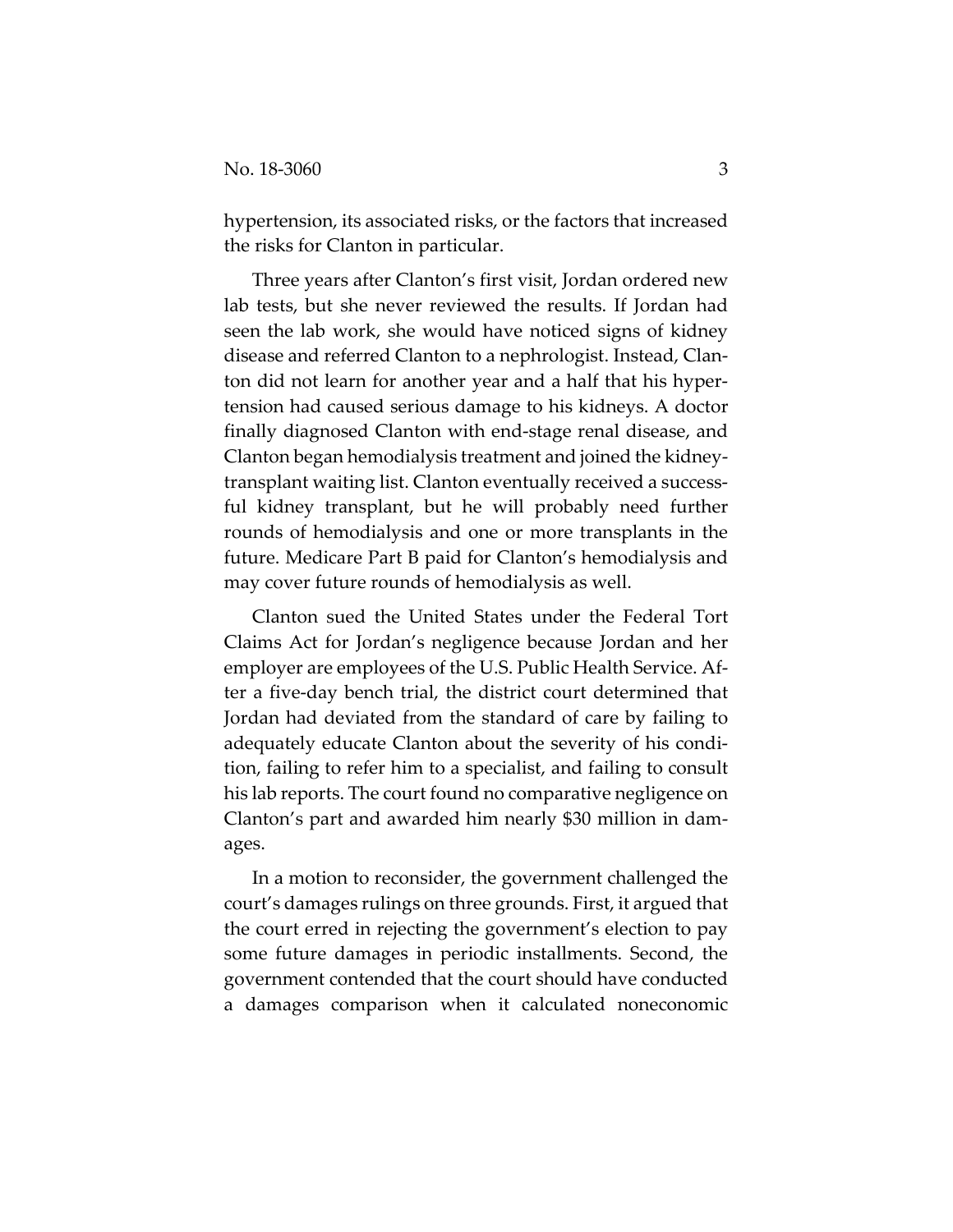damages. And third, the government argued that the court should have deducted some of its damages obligations because Medicare had covered Clanton's hemodialysis. The district court agreed to conduct a damages comparison analysis, but after doing so, it declined to change its damages award. It refused to reconsider its rulings with respect to periodic payment and partial offset. The government appeals the district court's determination that Clanton was not comparatively negligent and all three of its rulings on damages.

II.

The government argues that the district court failed to apply the correct legal standard when it evaluated Clanton's comparative negligence. Because Jordan treated Clanton in Illinois, Illinois tort law applies. 28 U.S.C. § 1346(b)(1). We review de novo a district court's determination of state law in an FTCA case. *Del Raso v. United States*, 244 F.3d 567, 570 (7th Cir. 2001).

The parties agree on the proper standard to assess a plaintiff's comparative negligence under Illinois law. Courts must apply the familiar reasonable-person standard, an objective test that asks "whether plaintiff … used that degree of care which an ordinarily careful person would have used … under like circumstances." *McCarthy v. Kunicki*, 823 N.E.2d 1088, 1101 (Ill. App. Ct. 2005). But the district court here failed to articulate that standard—or to cite to any legal authority at all—in its discussion of Clanton's comparative negligence.

Clanton insists that the district court applied the correct standard in practice, even if not in name. But we are not convinced. The court focused its assessment of Clanton's negligence on his own limited understanding of his condition.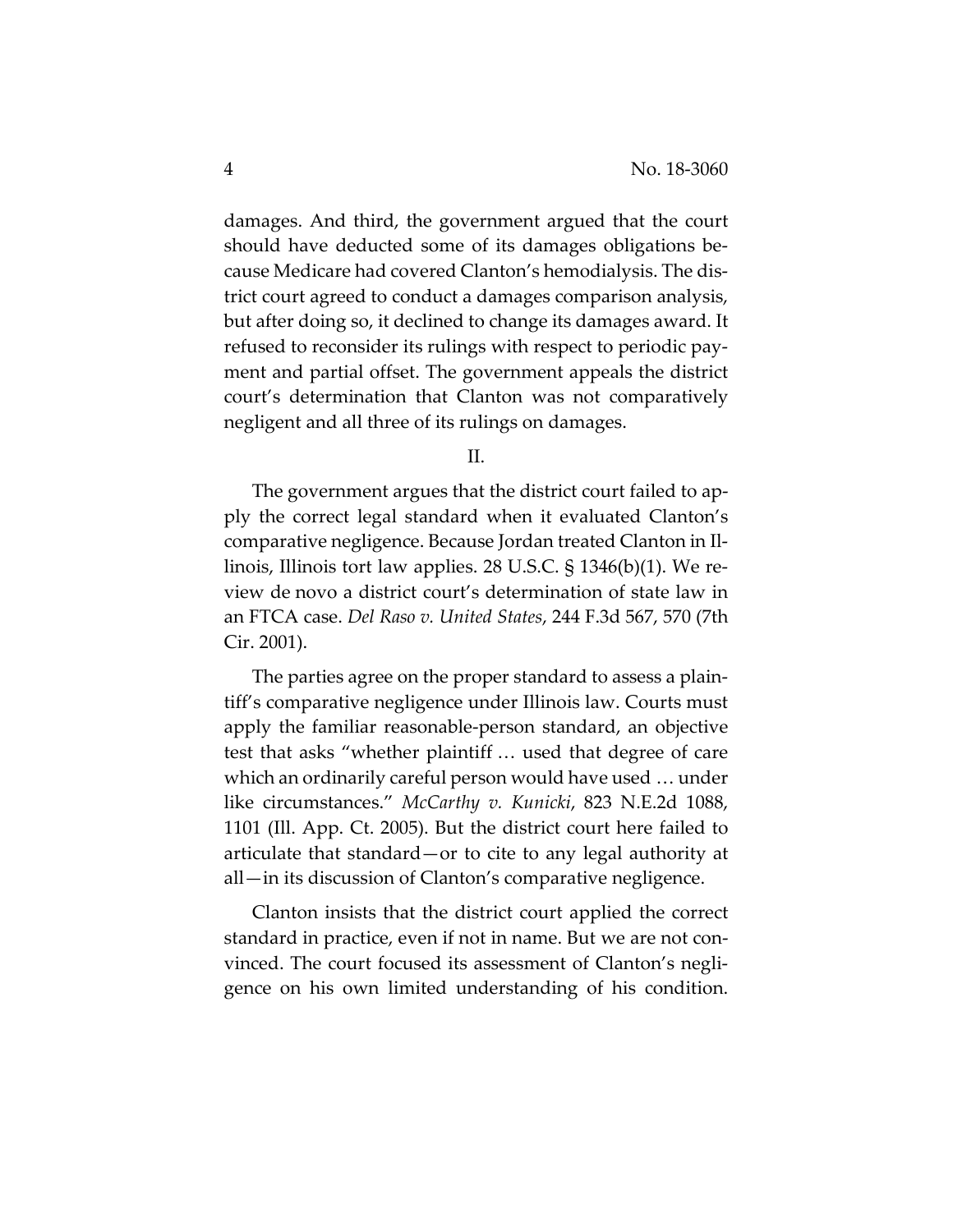Because Clanton didn't understand the seriousness of his severe hypertension, the court reasoned, he did not act negligently when he missed medical appointments or when he failed to take his medicine. But Clanton's subjective understanding does not properly end the inquiry. Illinois law requires the court to take the additional step of comparing Clanton's understanding of his condition to that of a reasonable person in his situation. *Id.* Clanton was in the position of a person whose caregiver had failed to provide information about the severity of his condition. Yet he also had a few external clues that he was seriously unwell—for example, two employment-related physicals showed that he had dangerously high blood pressure. The district court must determine how a reasonable person in the same position would have acted and compare Clanton's behavior to that objective standard of care.

We vacate the judgment and remand to the district court so that it can assess Clanton's comparative negligence under Illinois's reasonable-person standard.

## III.

The government argues that on remand the district court should also revisit some of its rulings on damages. The government first focuses on the court's rejection of the government's election to pay Clanton some of the damages award in periodic installments. When the court calculated Clanton's damages, a since-repealed Illinois statute offered a medicalmalpractice defendant that option. 735 ILCS 5/2-1705 to -1709 (repealed Aug. 16, 2019). But over the government's objection, the court held that the statute permitted it to reject the election—which the court did.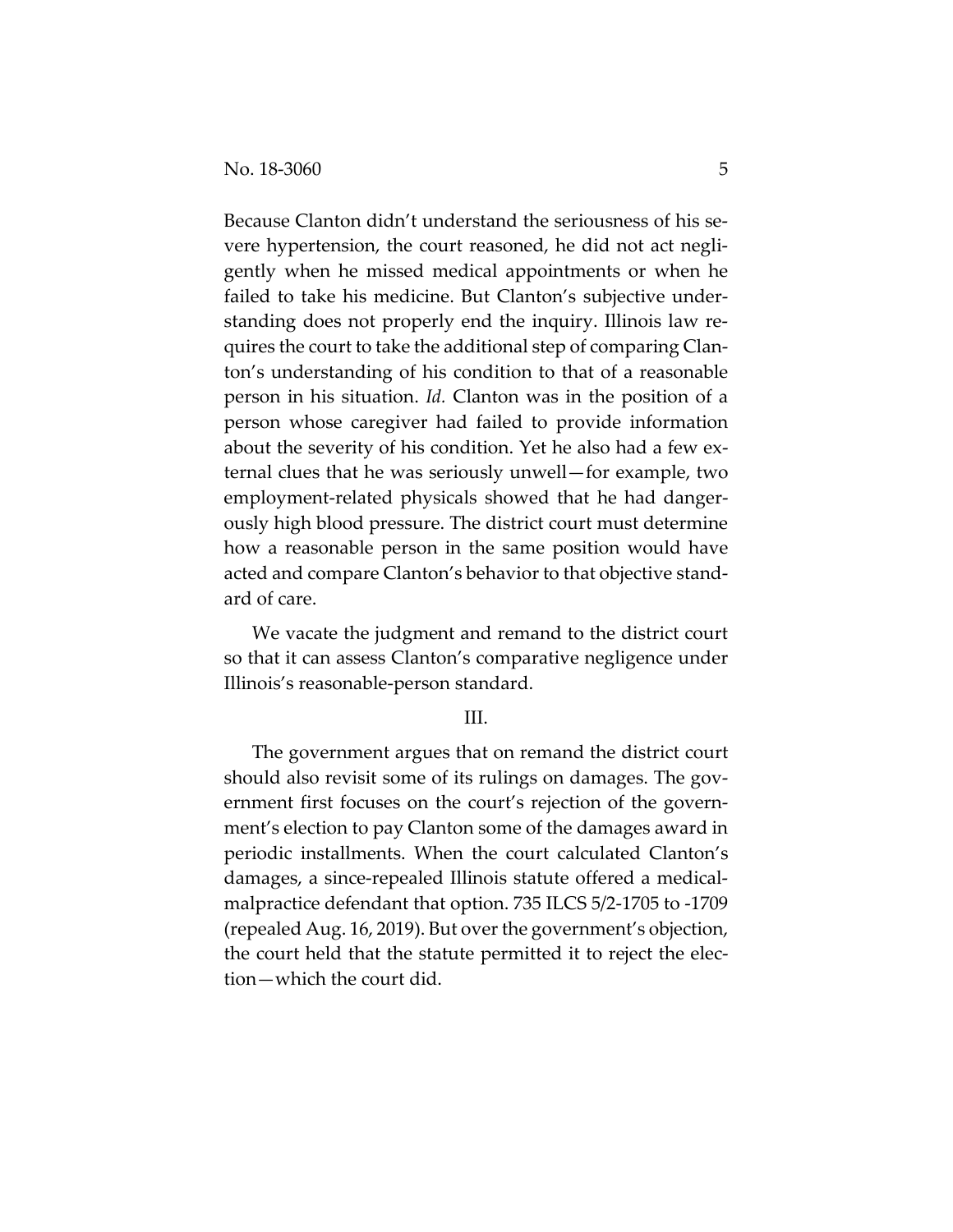The government contends that the court misread the statute. According to the government, the statute entitled it to elect a periodic-payment schedule, and in rejecting that election, the district court asserted discretion that the statute did not give it. Maybe so. But Illinois has now repealed the periodic-payment statute, and if periodic payment is no longer an option, it doesn't matter whether the district court made a mistake. Before we go any further, therefore, we must determine whether Illinois law makes the repeal of this statute retroactive.

This question is controlled by Illinois's long-standing rule that the repeal of special remedial statutes applies retroactively to pending cases. A special remedial statute is one that creates a new remedy for one particular subject. *See People ex rel. Eitel v. Lindheimer*, 21 N.E.2d 318, 320–21 (Ill. 1939). In *Shelton v. City of Chicago,* for example, the Supreme Court of Illinois held that a law providing a damages remedy for victims of mob violence qualified as a special remedial statute. 248 N.E.2d 121, 123–24 (Ill. 1969). *Shelton* points the way here. Like the statute in *Shelton*, the periodic-payment law created a new remedy for one particular subject—it provided a method for defendants to pay damages awards in medical-malpractice cases. Under *Shelton*'s reasoning, then, the periodic-payment statute qualifies as a special remedial statute.

When a special remedial statute is repealed, the effect under Illinois law is clear: "The unconditional repeal of a special remedial statute without a saving clause stops all pending actions where the repeal finds them. If final relief has not been granted before the repeal goes into effect it can't be granted afterwards." *Lindheimer*, 21 N.E.2d at 321. Since Illinois's periodic-payment statute was a special remedial statute with no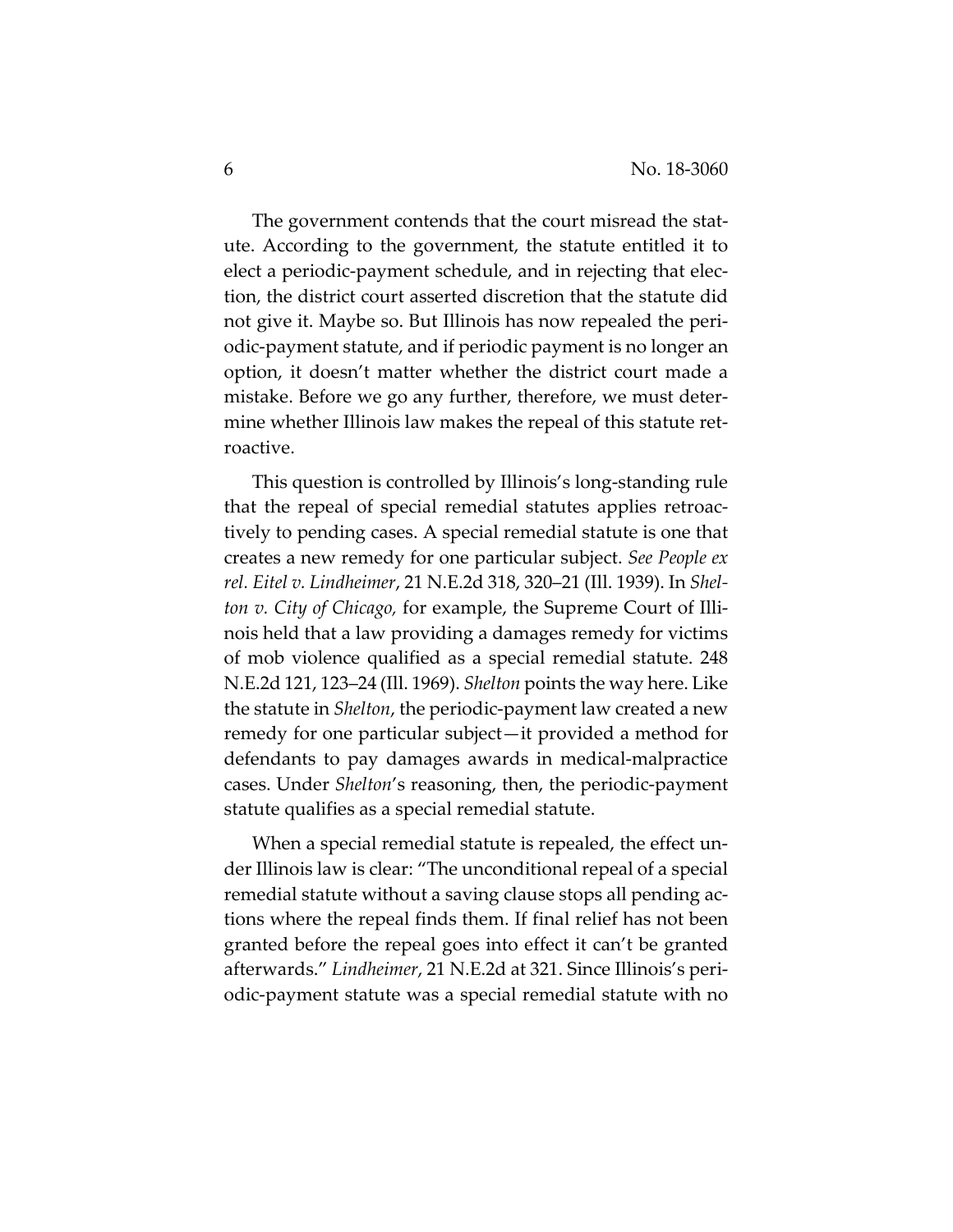saving clause, its repeal "stops all pending actions where [it] finds them." *Id.* Periodic payment is no longer available to the government, even if the district court erred in interpreting the periodic-payment statute.

Rather than addressing the rule about special remedial statutes, the government invokes Illinois's general rule about repeals: those "that are procedural in nature may be applied retroactively, while those that are substantive may not." *Caveney v. Bower*, 797 N.E.2d 596, 602 (Ill. 2003). Because Illinois's periodic-payment statute had substantive components—most notably, it entitled defendants to apply a 6% discount rate to certain damages—the government insists that the repeal does not retroactively eliminate the availability of periodic payment.

The *Caveney* rule, however, is inapposite. The substantive/procedural distinction is the "clear legislative directive" of the general saving clause of section 4 of Illinois's Statute on Statutes, 5 ILCS 70/4. *Caveney*, 797 N.E.2d at 602. But the Supreme Court of Illinois has made clear that the general saving clause "does not apply to express repeals of special stat[u]tory remedies." *Shelton*, 248 N.E.2d at 123; *see also People v. Glisson*, 782 N.E.2d 251, 257 (Ill. 2002) (distinguishing repeals of special statutory remedies). It follows that even those special remedial statutes that seem more substantive than procedural are not applicable after repeal. Put differently, the rule regarding special remedial statutes is a carve-out from the general rule that the government invokes.

The Supreme Court of Illinois reaffirmed the validity of this carve-out as recently as 2018. In *Perry v. Department of Financial & Professional Regulation*, the court held that the repeal of a particular provision of Illinois law was substantive and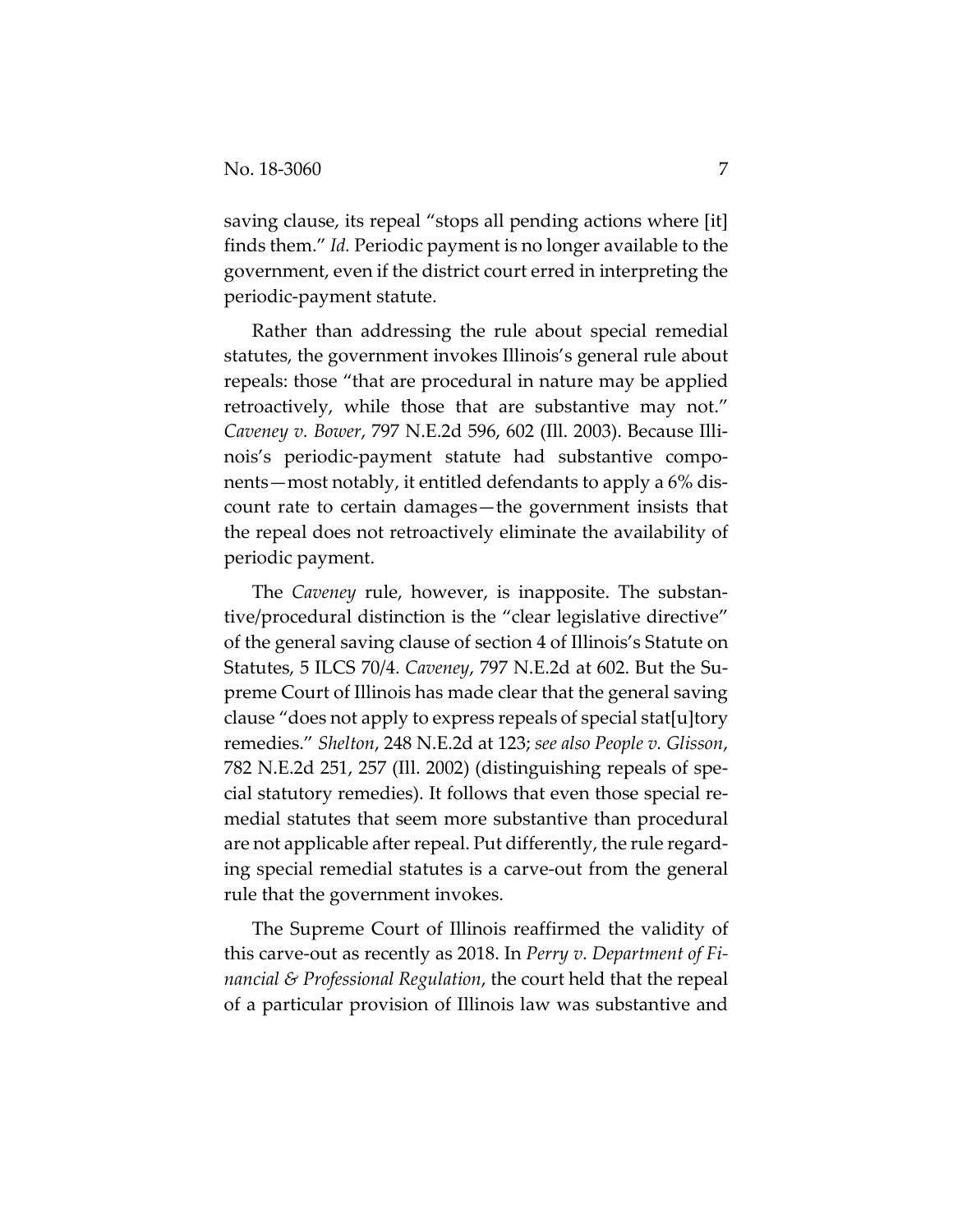therefore applied only prospectively. 106 N.E.3d 1016, 1034 (Ill. 2018). In explaining that conclusion, it emphasized that the provisions were not procedural in nature; "[n]or can [they] be said to be changes to special remedial statutes." *Id. Perry*'s analysis thus confirms that remedial statutes are a category distinct from both substantive and procedural statutes. *Perry* went on to explain that "courts can apply retroactively statutory changes to procedural or remedial provisions." *Id.* (quoting *Glisson*, 782 N.E.2d at 257). The court thus reaffirmed that repeals of remedial statutes, like procedural repeals, apply retroactively to make the repealed statute unavailable in pending cases.

Since periodic payment is no longer available to the government, the district court need not revisit its interpretation of the periodic-payment statute on remand.

## IV.

The government's second challenge to the damages award addresses the district court's calculation of noneconomic damages. The district court initially awarded Clanton \$13,750,000 in noneconomic damages. In response to the government's motion to reconsider, the court compared the damages in cases similar to Clanton's. The court employed two methods of comparison. The court first conducted a gross award comparison to determine that the initial award was appropriate. The court then confirmed that award using the ratio method. The government takes issue with both methods. We review the court's approach to determining damages with the recognition that the court's new comparative-negligence analysis may affect the actual damages values.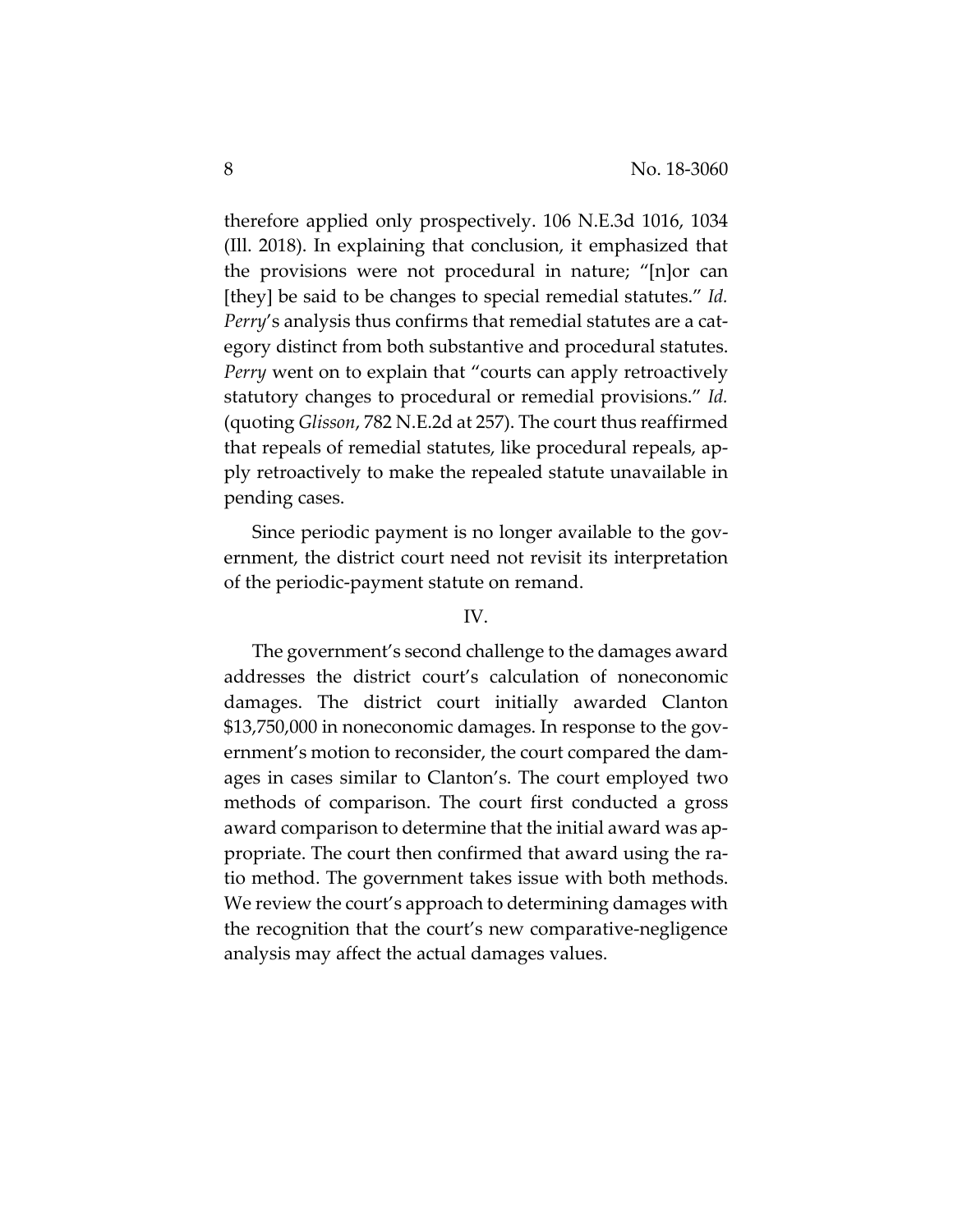In its challenge to the gross award comparison, the government argues that the court improperly excluded two cases.[1](#page-8-0) To conduct a gross award comparison, a court compiles a list of cases from across districts that are factually similar to the one at hand. The court then culls from the list those cases that are sufficiently distinguishable to make them unhelpful comparators. Finally, it compares the total noneconomic damages awarded in those cases.

Here, the district court began by creating a list of twenty potential cases for comparison. In its culling process, the court excluded two potential comparator cases that alleged torts occurring in Hawaii: *Campano v. United States*, No. 15-439, 2018 WL 1182571 (D. Haw. Mar. 7, 2018), and *Mamea v. United States*, 781 F. Supp. 2d 1025 (D. Haw. 2011). Hawaii caps the amount of pain-and-suffering damages that a court can award as part of the total noneconomic damages, but Illinois does not. The district court thus determined that *Campano* and *Mamea* were "not particularly useful" comparators because it had no way of determining the total noneconomic damages those plaintiffs would have won if the torts had occurred in Illinois.

The government argues that it was legal error to exclude *Campano* and *Mamea* from the comparison. We review a district court's damages methodology de novo, *Kreg* 

<span id="page-8-0"></span> <sup>1</sup> While we have acknowledged that "the Supreme Court of Illinois does not require or even encourage such comparisons," we have held that this rule does not bind a federal court in a case brought under the Federal Tort Claims Act. *Arpin v. United States*, 521 F.3d 769, 776 (7th Cir. 2008).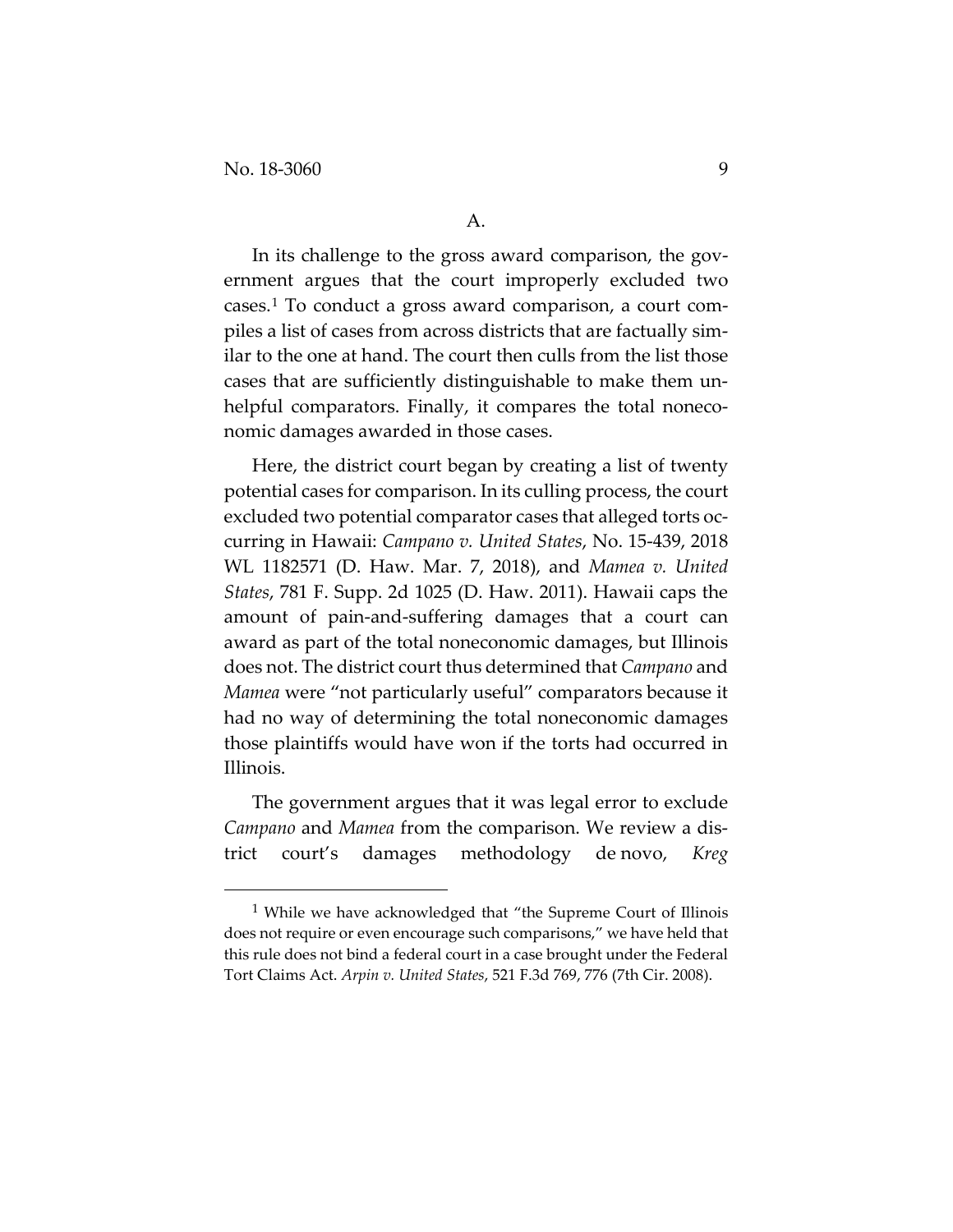*Therapeutics, Inc. v. VitalGo, Inc.*, 919 F.3d 405, 419 (7th Cir. 2019), but we review the application of that methodology for abuse of discretion. The district court's methodology was gross award comparison; the court's decision to exclude *Campano* and *Mamea* was a choice it made in calculating damages using that methodology. We therefore review the exclusion of *Campano* and *Mamea* for abuse of discretion.

*Campano* and *Mamea* might have provided the court with some information for comparison, but it is true that Hawaii's damages cap made them imperfect comparators. It was therefore within the district court's authority to determine that dissimilarities between those cases and Clanton's outweighed their usefulness to the gross award comparison. The court did not abuse its discretion by excluding *Campano* and *Mamea* from its damages comparison.

B.

The government also objects to the court's second method of damages comparison: the ratio method. As with the gross award comparison method, a court applying the ratio method begins with a list of comparable cases. Yet rather than comparing the total noneconomic damages, the court compares the ratio between economic and noneconomic damages in the comparator cases. The court then works backward from the more concrete economic damages in the present case to arrive at a proportionate number for noneconomic damages.

The government argues that the ratio method is inappropriate for calculating damages in a personal-injury case. We need not address that argument, though, because the court's application of the ratio method in this case did not affect the damages award. *Cf. Cook v. Niedert*, 142 F.3d 1004, 1016 (7th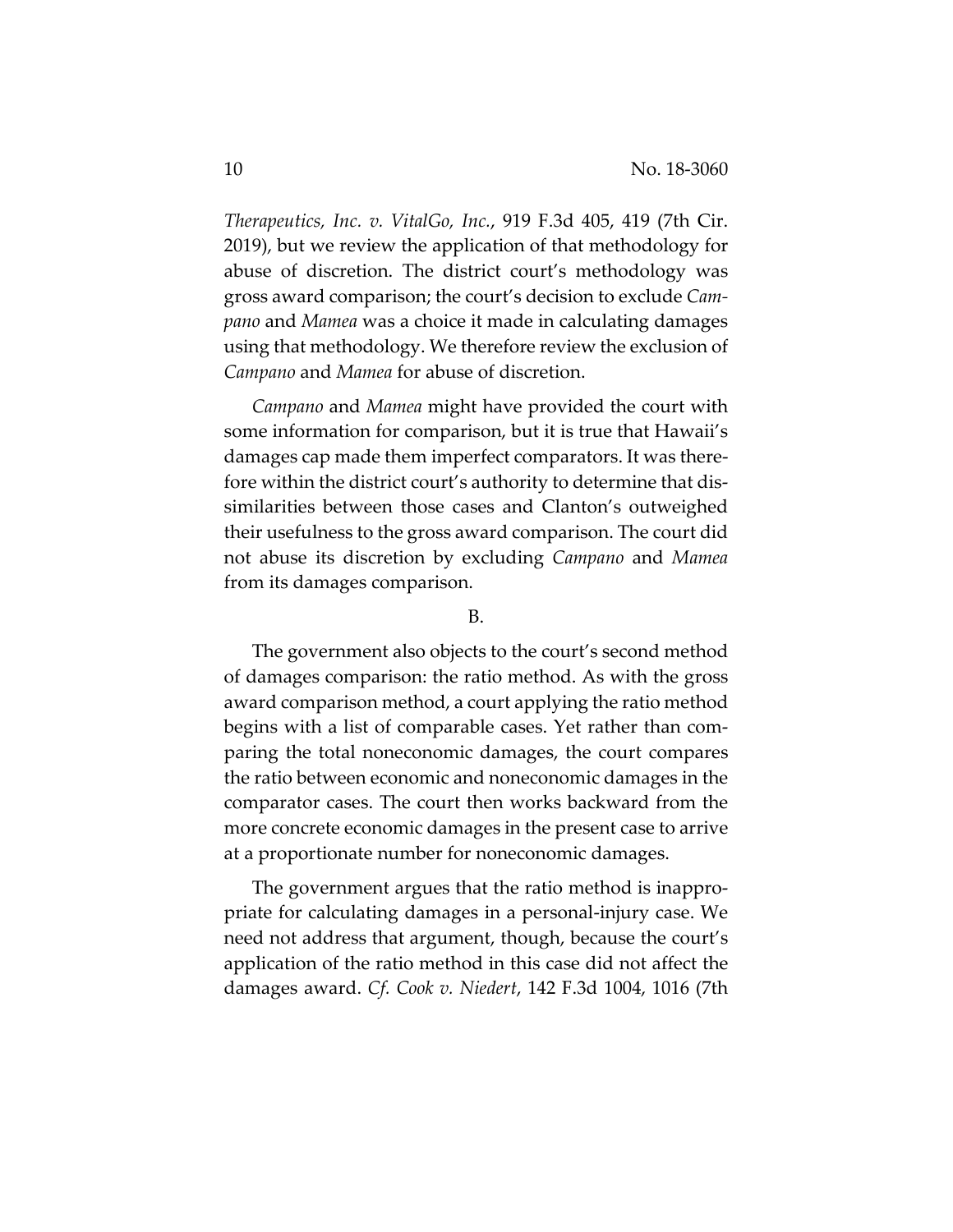Cir. 1998) (declining to remand on a legal error of methodology in the calculation of attorneys' fees because the error would not have affected the total fees awarded). The court first calculated noneconomic damages and then relied on the gross award comparison to determine how its damages determination compared to other similar cases. Only then did the court apply the ratio method, characterizing it as an alternative comparison methodology that merely confirmed the correctness of its award. In other words, the court gave every indication that it would have awarded the same damages if it had not applied the ratio method. There is therefore no reason for us to instruct the district court to do anything differently.

V.

Finally, the government argues that the district court should have deducted a portion of Clanton's damages because Medicare Part B covered his hemodialysis. The collateral-source doctrine allows a tort victim whose out-of-pocket costs are compensated—for example, by insurance or a benefits program—to still recover his full losses from the tortfeasor if the compensation comes "from a source wholly independent of, and collateral to, the tortfeasor." *Wills v. Foster*, 892 N.E.2d 1018, 1022 (Ill. 2008) (citations omitted). The Supreme Court of Illinois has explained that "[t]he justification for [the collateral-source] rule is that the wrongdoer should not benefit from the expenditures made by the injured party or take advantage of contracts or other relations that may exist between the injured party and third persons." *Wilson v. Hoffman Grp., Inc.*, 546 N.E.2d 524, 530 (Ill. 1989).

The government contends that Clanton's Medicare benefits do not come from a "collateral" source because general taxpayer revenues fully fund Clanton's damages and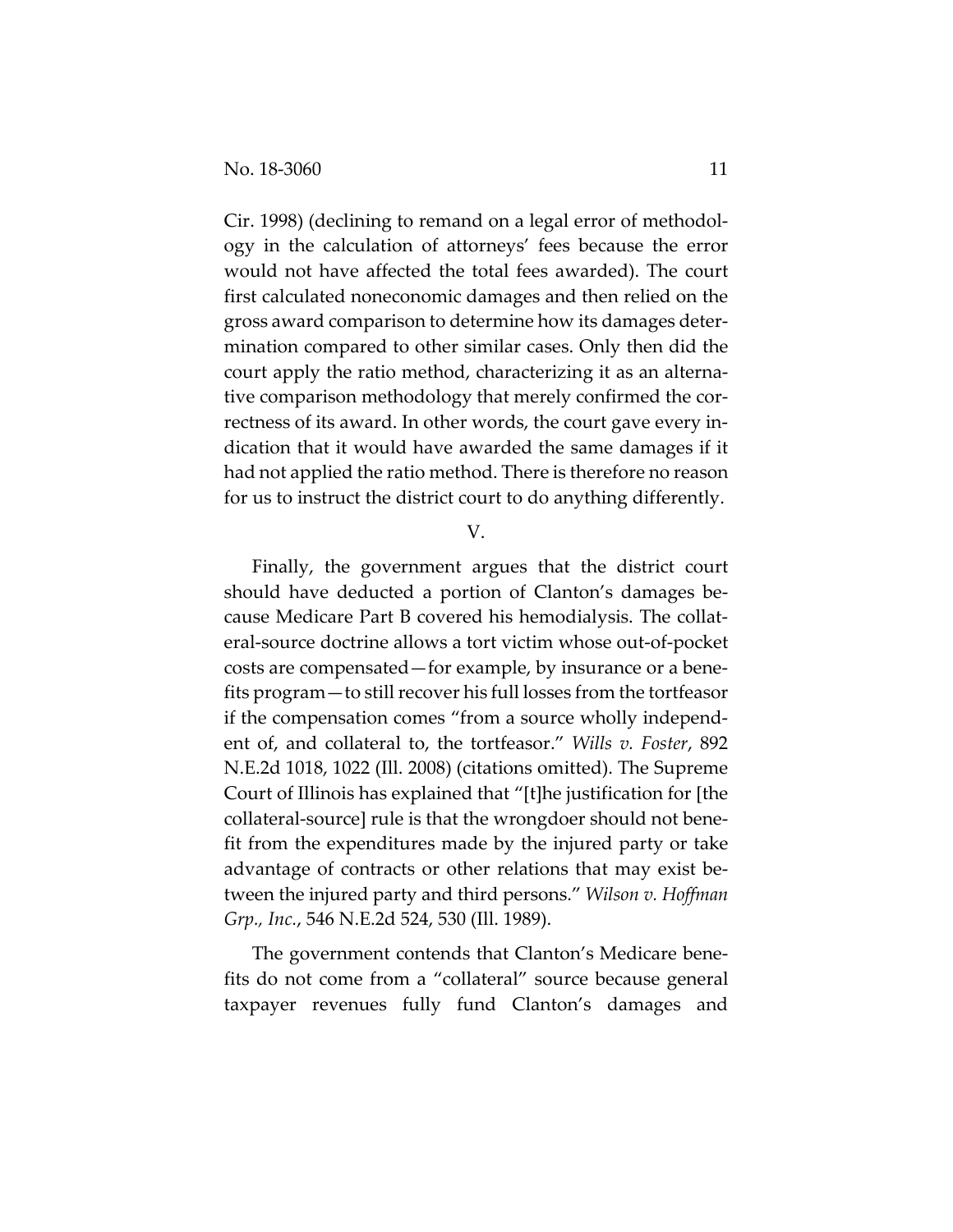partially fund Medicare Part B, which fully covered (and may continue to cover) Clanton's hemodialysis. As the government sees it, Clanton will be double-dipping into the public purse if he receives the full amount of his damages. To prevent that, the government asked the district court to reduce Clanton's damages award by the fraction of his Medicare benefits that is traceable to general taxpayer funding. The district court refused to give the government this partial offset, characterizing the request as "an idea that was brought up in theory forty years ago, but, as best the Court can tell, has never been explicitly approved of, much less implemented in practice."[2](#page-11-0) The government urges us to reverse this ruling.

Whether a benefit is collateral to a damages payment is a question of state law. *Molzof v. United States*, 6 F.3d 461, 464 (7th Cir. 1993). To decide whether a payment is collateral, Illinois courts consider both the "source" of the benefits payments and the payments' "purpose and nature." *Laird v. Ill. Cent. Gulf R.R. Co.*, 566 N.E.2d 944, 955 (Ill. App. Ct. 1991). We therefore look to the source and the purpose and nature of Clanton's benefits to determine whether Illinois courts would grant the government the partial offset that it seeks.

 $\overline{a}$ 

<span id="page-11-0"></span><sup>2</sup> The government has not pointed to a single example of an Illinois court granting a defendant a partial offset. Other circuits applying the substantive law of other states suggested in some older cases a hypothetical openness to the possibility of a partial offset—but none actually allowed the remedy. *See, e.g.*, *Overton v. United States*, 619 F.2d 1299, 1309 (8th Cir. 1980) (noting in an FTCA case where Medicare covered the plaintiff's injury that "[t]here may be cases in which the government is entitled to a partial set-off …."); *Steckler v. United States*, 549 F.2d 1372, 1379 (10th Cir. 1977) (expressing openness to a partial set-off in an FTCA case involving Social Security and veterans' benefits).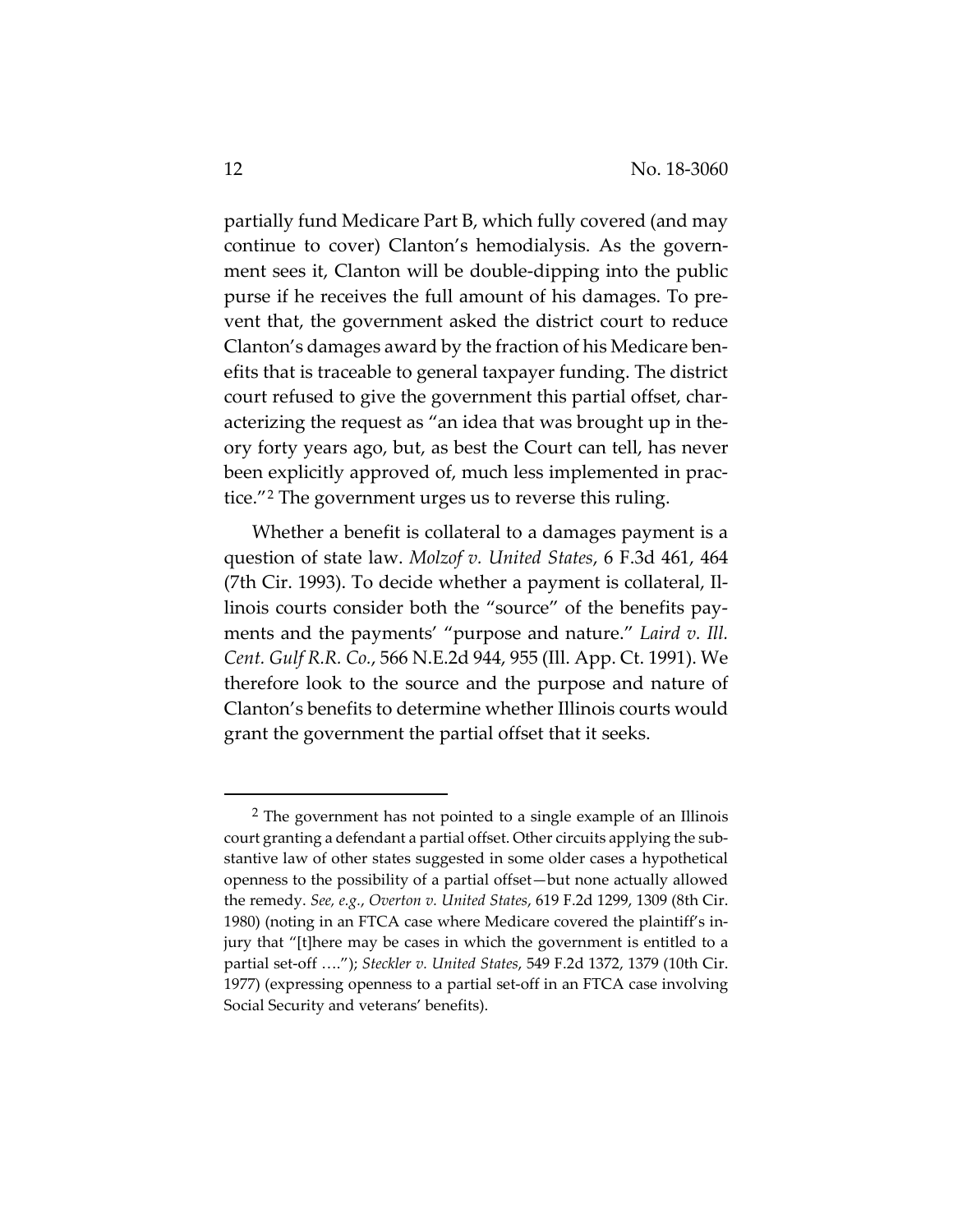$\overline{a}$ 

*Laird v. Illinois Central Gulf Railroad Co.* guides our analysis. In that case, a railroad was found liable to one of its employees for injuries that the employee's disability benefits had compensated. Both the railroad and the employee had contributed to the disability fund that covered the employee's injuries. 566 N.E.2d at 955. But the court decided that the defendant's contribution to the disability fund did not justify deducting any damages when the plaintiff had also contributed to the source of the benefits. *Id.* It focused on the purpose and nature of the disability benefits: they were meant to compensate employees for their service with the employer, and the plaintiff could collect them regardless of the defendant's liability. *Id.* at 956. Thus, unlike a fund established to indemnify an employer from liability, the purpose of the disability benefits was independent of the obligation to pay damages to the plaintiff, which meant that they were collateral to the damages award. *Id.* Importantly, the court in *Laird* did not partially offset the defendant's damages to the extent of the defendant's contribution to the fund. Instead, the *Laird* court declined to deduct any damages at all.

Both the source and the purpose of Clanton's benefits are analogous to the plaintiff's in *Laird*. Medicare Part B is funded in part by general taxpayer revenues and in part by monthly premiums paid by covered parties. So, as in *Laird*, the defendant and the plaintiff each contributed to the fund that paid Clanton's benefits.[3](#page-12-0) And as in *Laird*, the benefits here are not

<span id="page-12-0"></span><sup>&</sup>lt;sup>3</sup> The government asks us to distinguish Clanton's contribution to Medicare from the plaintiff's contribution to the disability fund in *Laird*. The plaintiff in *Laird* could collect disability benefits only because he paid into the disability fund. By contrast, the government characterizes